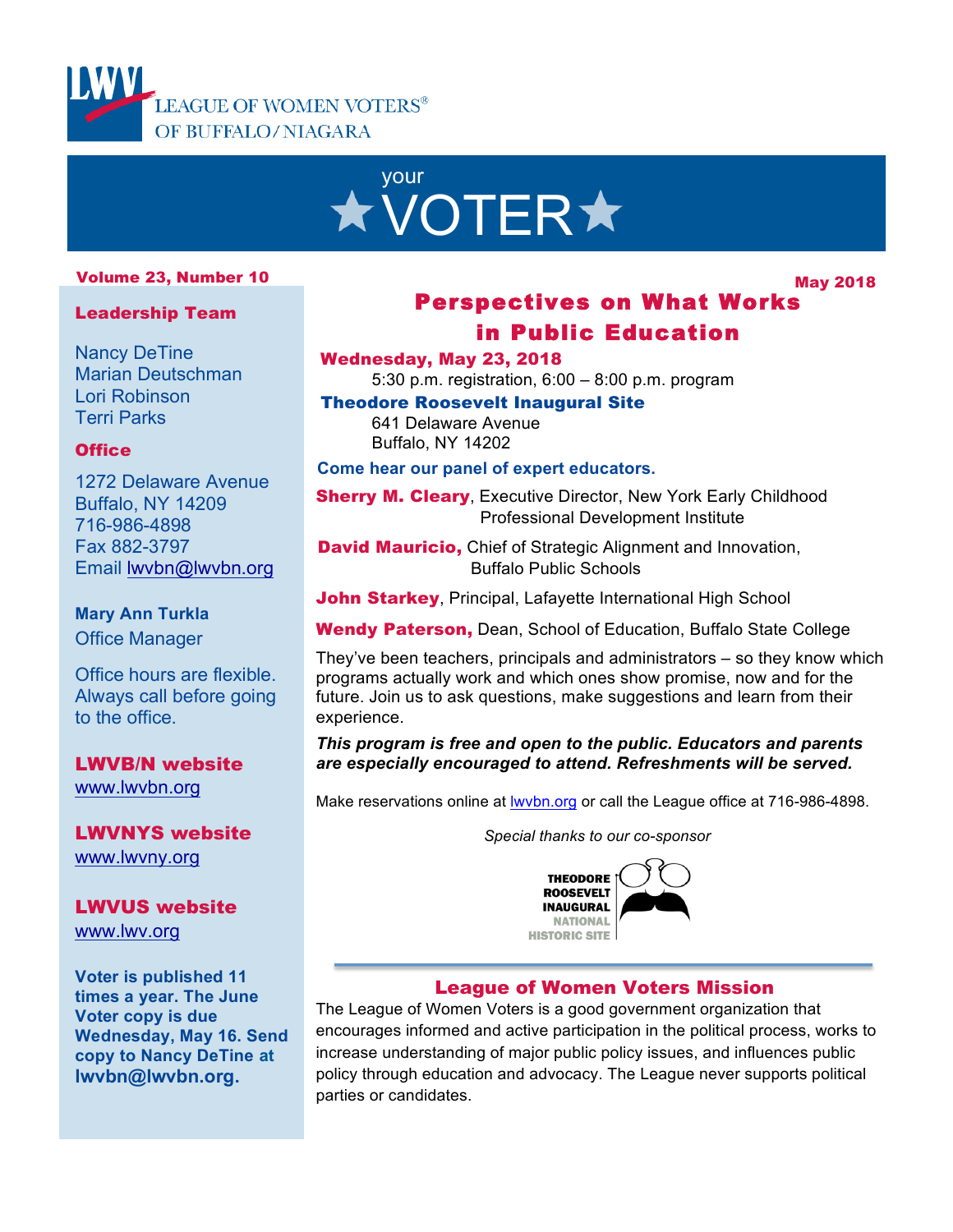### **News from the Board**

This edition of your Voter accompanies the Annual Meeting booklet. We expect that many League members will join us for the business meeting in the morning and even more of you will join us for the luncheon to honor the outstanding contributions to the League by Judith Clarke and Alan Dozoretz and the many contributions to the community from Rev. Kirk Laubenstein. Make your reservations soon.

It doesn't seem possible that another League year is winding down. It has been an eventful year for the League and the world. Every day seems to bring more news that makes us cringe or cheer. I cheer about the continued efforts of League members and their strong commitment to being political, but not partisan. While we each have personal views in support of particular government officials, as a League we never endorse or support any candidate or political party.

We acknowledge the Nominating Committee and Budget Committee in the Annual Meeting booklet, but I'd like to give a special thank you to their respective chairs, Ramona Gallagher and Amy Witryol. Their leadership in these important efforts is exemplary.

We're pleased that Ramona Gallagher, Shirley Joy, Lori Robinson and Terri Parks have agreed to be our delegates to the 53rd National Convention of the League of Women Voters of the United States in Chicago from June 28 to July 1, 2018.

Join us on June 14, 2018, from 5:00 to 8:00 p.m. for a benefit sale for the League of Women Voters at Ten Thousand Villages, 736 Elmwood Avenue, Buffalo 14222. All sales of the handcrafted products created by artisans in developing countries will profit the League, so plan to come and bring your friends. We'll conduct voter registration in front of the store during the sale. What a great way to celebrate Flag Day!

*Terri Parks*

### Don't Forget to Renew Your Membership!

Membership renewal information will be mailed in early May. We need you! The work of the League needs many minds and hands! Please complete the Membership Survey and submit it with your payment. It is very helpful to know the ways that members are willing and able to help with the work of the League. We also need to know which members prefer to provide only their financial contribution. We respect the needs of all members. Everyone is important**.**

## **Great Decisions**

Nora Mikes has volunteered to lead our second Great Decisions 2018 topic, *Russia's Foreign Policy*, on Thursday, May 3, from 10 a.m. to noon at 1272 Delaware. "Under President Vladimir Putin, Russia is projecting an autocratic model of governance abroad and working to destabilize liberal democracies. Russia caused an international uproar in 2016, when it interfered in the U.S. presidential contest. But Putin's foreign policy toolkit includes other instruments, from alliances with autocrats to proxy wars with the U.S. in Georgia, Ukraine and Syria. How does Putin conceive of national interests, and why do Russian citizens support him? How should the United States respond to Putin's attempts to spread right-wing authoritarianism?" These are questions to ponder during our discussion. Please note! WNED-TV ran the Great Decisions program at 10 a.m. on Sunday, April 8, instead of the time I was given. Be sure to check the Buffalo News' TV Topics for the four remaining programs in May.

*Bernice Baeumler*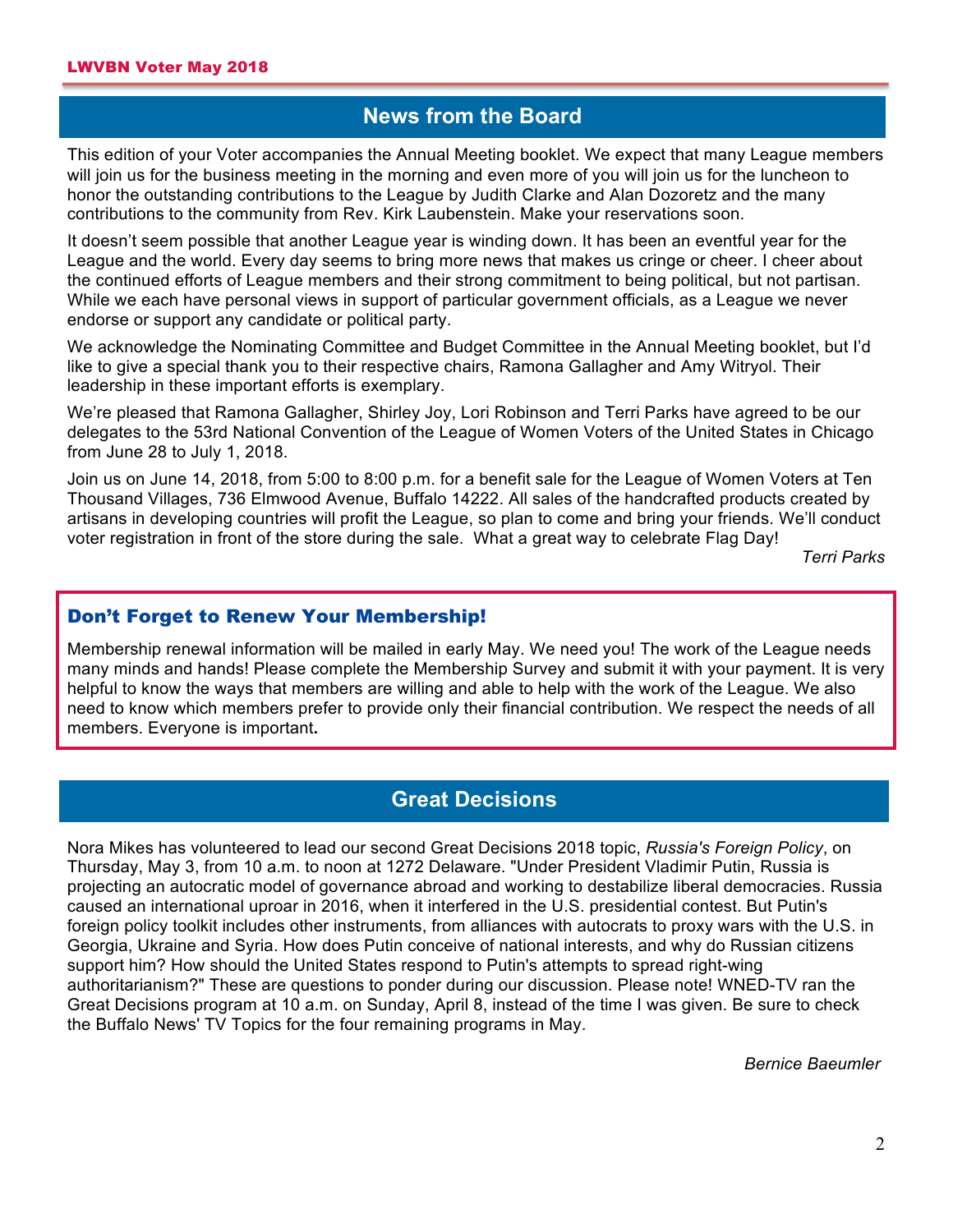### **Our Nuclear Times: Article Six A**

All the rocks in each wagonload had to be split, then crushed, into small pieces. Marie did much of this herself with simple tools and grinders. The rock fragments were placed in chemicals to extract a tiny amount of a mysterious substance that glowed faintly in the dark. This was the famous Polish-born Marie [Sklodowska] Curie. She worked in a large, unheated shed in Paris, earning a Nobel Prize in physics in 1903, and another in chemistry in 1911. What did she discover? The radioactive elements radium and polonium. Heavy radiation exposures caused the leukemia that claimed her life in 1934.

#### Questions and Answers

Q: How is radioactivity in a substance measured? In an amount called the "curie" [pronounced KYu-ree] in honor of Madame Curie and her physicist-husband Pierre Curie.

Q: What is radioactivity? Let's look at an atom. An unstable atom is radioactive: it emits radiation. This unstable atom can create other smaller atoms, plus particle energy and/or wave energy. These energies are called radiation.

Q: Why is radiation harmful? Radiation (both particle and wave energy) can cause serious biologic damage to humans and to the complex genetic environment of the whole world.

Q: How many curies remain at the West Valley site in Western New York? Most of it, 15 million curies, is high level waste that is stored in 56 huge casks. The SDA, NDA, Waste Tank Farm, plus other areas, contain hundreds of thousands of additional curies.

Q: Radioactive waste is extremely hazardous. What can be done about it? Much of this waste requires costly and continuous special monitoring, special handling, special transport, and special disposal for many thousands of years.

Q: What is a curie, really? It is a measure of radioactivity in a substance. Let's look at radium-226. It is the designated standard. One tiny gram of radium-226 has a rate of disintegration of 37 billion atoms per second. This is called one curie of radiation. After 1600 years, this one gram of radium-226 will have only half its radiation. NOTE: This is different from a radiation dose that a human may receive if exposed to radioactive materials.

Q: Then what is a becquerel? In 1980 an international unit for radioactivity was adopted: the becquerel (after the French physicist Henri Becquerel; the third person in the 1903 Nobel Prize team of Curie & Curie). Each becquerel is just one nuclear disintegration or transformation per second. And so, one curie is equal to 37 billion becquerels. The abbreviations are Ci for curie and Bq for becquerel.

Q: How many curies of radiation were released by the atomic bomb explosion over the city of Hiroshima, Japan, on August 6, 1945? One million curies. And by the 1986 Chernobyl nuclear power plant explosion and meltdown? 50 to 80 million curies into the atmosphere alone.

*Barbara Frackiewicz*

#### Welcome new members!

Please extend a warm welcome to Pete and Bobbie Neal. They are not only new members of the League, they also joined our Money In Politics Committee.

*Janet Massaro, Membership Chair*

#### Voting Reminder

We're planning our annual Voter Registration Drive. It's important for us to remember that U.S. citizens who will be at least 18 years old on voting dates this year may register and vote. To vote in the federal primary on Tuesday, June 26, 2018, registrations must be postmarked by June 1, 2018, and received by June 6, 2018. There are only two federal primaries scheduled for our region. Kristin Gillibrand and Scott Noren are vying for the Democratic Party candidacy for the U.S. Senate. In the 27th Congressional District, Frank C. Smierciak II opposes Chris Collins.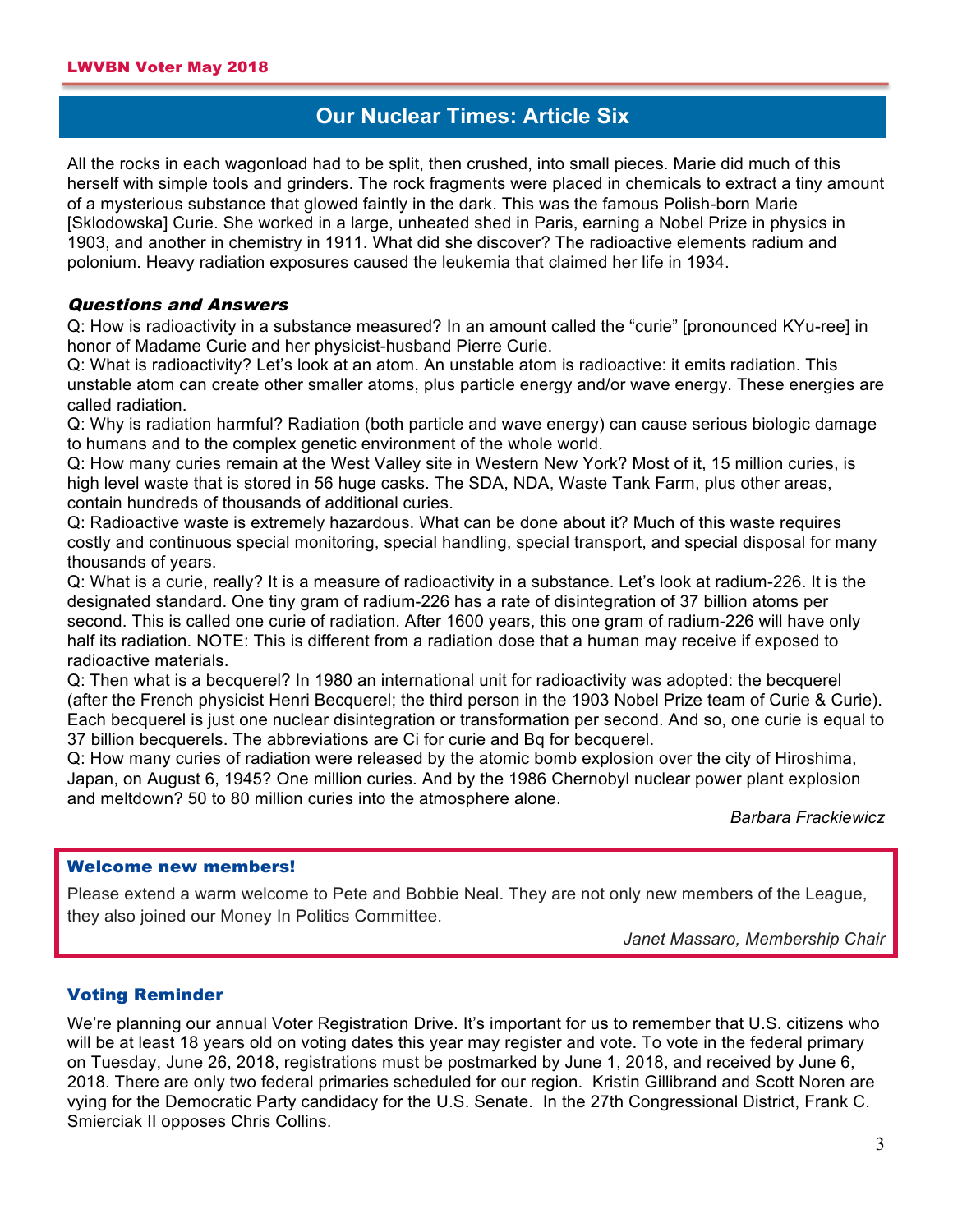## **Money in Politics Update**

#### *What's so bad about "the question"?*

Every ten years, the United States conducts a census of everyone living within its borders. The last census was conducted in 2010, and the next will be in 2020. The accuracy of that head count has a great effect on all our lives, although we probably don't give it much thought during the years between.

Census data is the basis for drawing district lines to ensure fair political representation. It is used to allocate resources for education needs, hospitals, veterans' assistance, public safety, disaster response, and business planning.

The Department of Commerce has surprised us all with a recent decision to add a new and unnecessary question to the census form, asking about the citizenship of the person completing the form. In response, the League of Women Voters has joined with business leaders, elected officials of all parties, grassroots leaders, and civic activists, to tell Congress to remove the citizenship question from the census for the following reasons:

- The U.S. Constitution says the census counts *all persons*  not all citizens.
- This is viewed as a political move designed to frighten immigrants into not participating.
- Getting an accurate count in the 2020 census is critical to all American communities.
- The citizenship question is invasive and will raise concerns about the confidentiality of personal information.
- It will cause participation in the census to plummet.
- Businesses will have inaccurate data when making economic decisions.
- The cost of adding this question, this late in the process, is significant to taxpayers.

The stakes are too high to allow this unnecessary question to derail the count. We get only one chance every ten years to get this right. The League of Women Voters vows to work with everyone who cares about the accuracy of the census to remove the question on citizenship.

*Janet Goodsell, Money in Politics Committee*

### Save July 24 for our Annual Potluck Luncheon**!**

Join us at the League's Annual Picnic Potluck Luncheon at noon on Tuesday, July 24, 2018, at the Chelsea Clubhouse at Canterbury Woods, on Downing Lane (off Renaissance Drive), Williamsville, NY 14221. Bring a dish to pass. The camaraderie and cuisine are guaranteed to please everyone!

### **Naturalization Ceremonies A**

League volunteers have been very busy recently at several sites. Joyce Bol and Kate Wagner welcomed 108 new citizens from 37 countries at the Albright-Knox Art Gallery on March 22. On March 29, Lynne Vallone and Janet Goodsell represented the League at West Seneca West High School's ceremony for 54 new citizens from 25 countries. (Lynne reported that this was her first visit to her alma mater since graduation!) At the U.S. Courthouse on April 5, Barbara Brooks was present when 52 applicants from 27 countries became citizens, and Janet Goodsell and Judy Weidemann welcomed 53 applicants from 25 countries there on April 17. League volunteers have been successful in registering our newest citizens to vote with assistance from representatives of the Board of Elections.

*Patricia Wille, Volunteer Coordinator for Naturalization Ceremonies*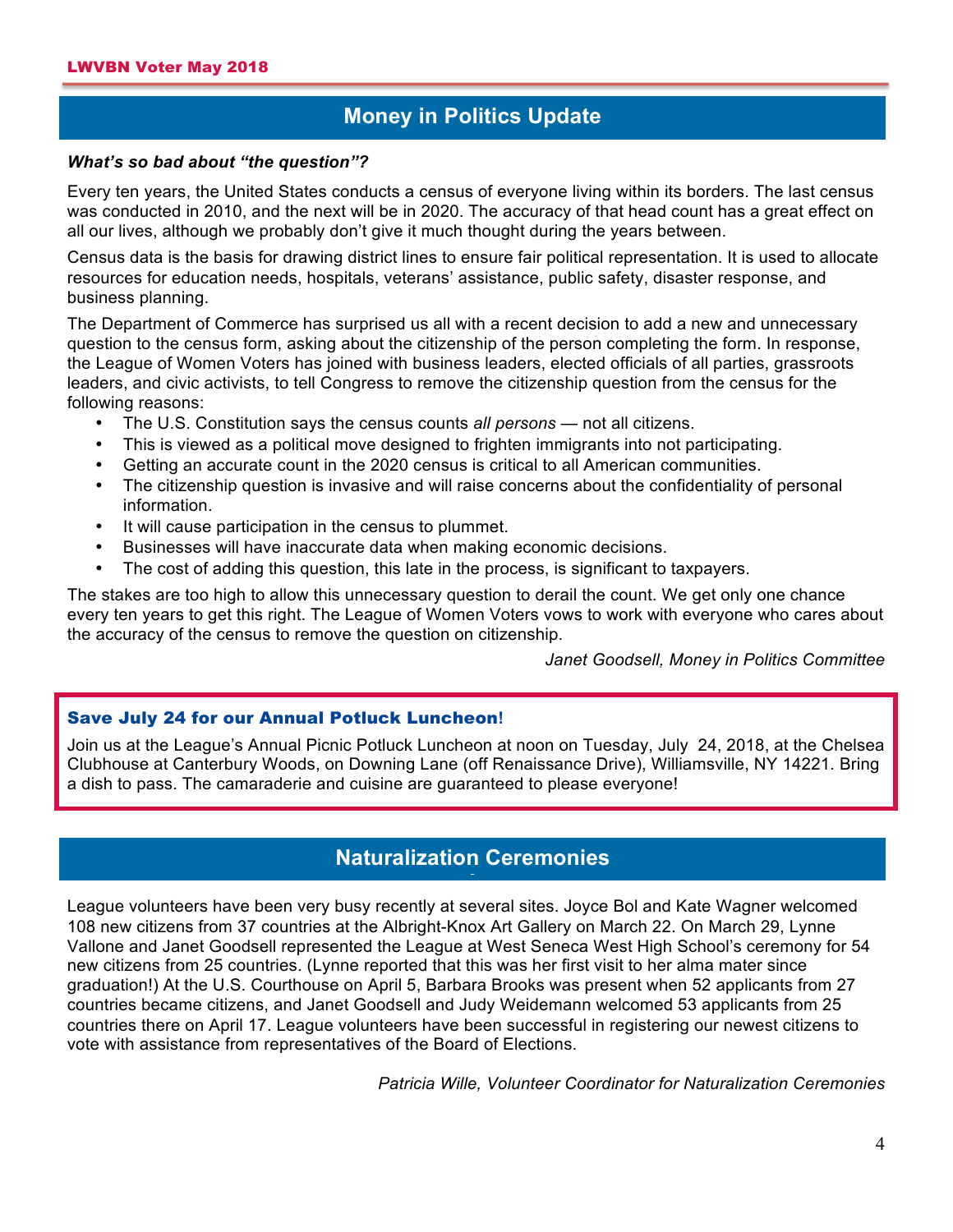# **Election Services**

I would like to thank Nora Mikes for taking on the extremely challenging project of chairing our League's Buffalo Municipal Housing Authority's 2018 Tenant Commissioner Election. This is an extremely timeconsuming and complicated process which will see Ms. Mikes in consultation with a variety of entities including BMHA management, the candidates themselves, BMHA residents, Erie County Board of Elections, the printer used by BMHA, and League volunteers.

This election will require League volunteers donating their time and talents as needed so that Ms. Mikes has the support she needs to supervise this whole process.

In March, Ms. Mikes and I traveled to the A.D. Price BMHA site and conducted resident nominations.

This month brought seven League volunteers out to complete a mailing of 600 letters. My sincerest gratitude goes out to Sally Metzger, Scott Gehl, Marianne Poprosky, Judy Weidemann, Shirley Joy, and Anne Creaven for their enthusiasm, humor and dedication. And what about those oatmeal raisin cookies? They were such a hit that there was a request to include the recipe in this report! It appears below.

Later this month, this committee will conduct a nominations meeting at Marine Drive.

*Alan Dozoretz, Election Services Chair*

#### Oatmeal Raisin Cookies

*Ingredients* 1 1/2 cups pecans 1/2 pound (2 sticks) unsalted butter, at room temperature 1 cup dark brown sugar, lightly packed 1 cup granulated sugar

2 extra-large eggs, at room temperature

2 teaspoons pure vanilla extract

1 1/2 cups all-purpose flour 1 teaspoon baking powder 1 teaspoon ground cinnamon 1 teaspoon kosher salt 3 cups old-fashioned oatmeal 1 1/2 cups raisins

#### **Directions**

Preheat the oven to 350 degrees F.

Place the pecans on a sheet pan and bake for 5 minutes, until crisp. Set aside to cool. Chop very coarsely. In the bowl of an electric mixer fitted with the paddle attachment, beat the butter, brown sugar, and granulated sugar together on medium-high speed until light and fluffy. With the mixer on low, add the eggs, one at a time, and the vanilla.

Sift the flour, baking powder, cinnamon, and salt together into a medium bowl. With the mixer on low, slowly add the dry ingredients to the butter mixture. Add the oats, raisins, and pecans and mix just until combined.

Using a small ice-cream scoop or a tablespoon, drop 2-inch mounds of dough onto sheet pans lined with parchment paper. Flatten slightly with a damp hand. Bake for 12 to 15 minutes, until lightly browned. Transfer the cookies to a baking rack and cool completely.

*2008, Barefoot Contessa Back to Basics, All Rights Reserved*

#### Book Review

#### The Woman's Hour: The Great Fight to Win the Vote, by Elaine Weiss

Although the book is lengthy, 400 pages, and at times dense with many characters, it is a must-read for the League of Women Voters. Elaine goes back to the early 1920s when the 19th Amendment was passed and 35 states had ratified it. However, in order for it to become the law of the land, the 36th state, Tennessee, had to pass it in their state legislature. Elaine focuses on the campaign's last six weeks in Tennessee. The Suffragists were divided but especially had to battle the "Antis" – women opposing their own enfranchisement because they feared the moral collapse of the nation. The Suffragists, under the leadership of Carrie Chapman Catt and other women, have to deal with the Antis, wary politicians, corporate lobbyists, and racists. The book also mentions the importance of the newly established League of Women Voters.

*Joyce Bol*